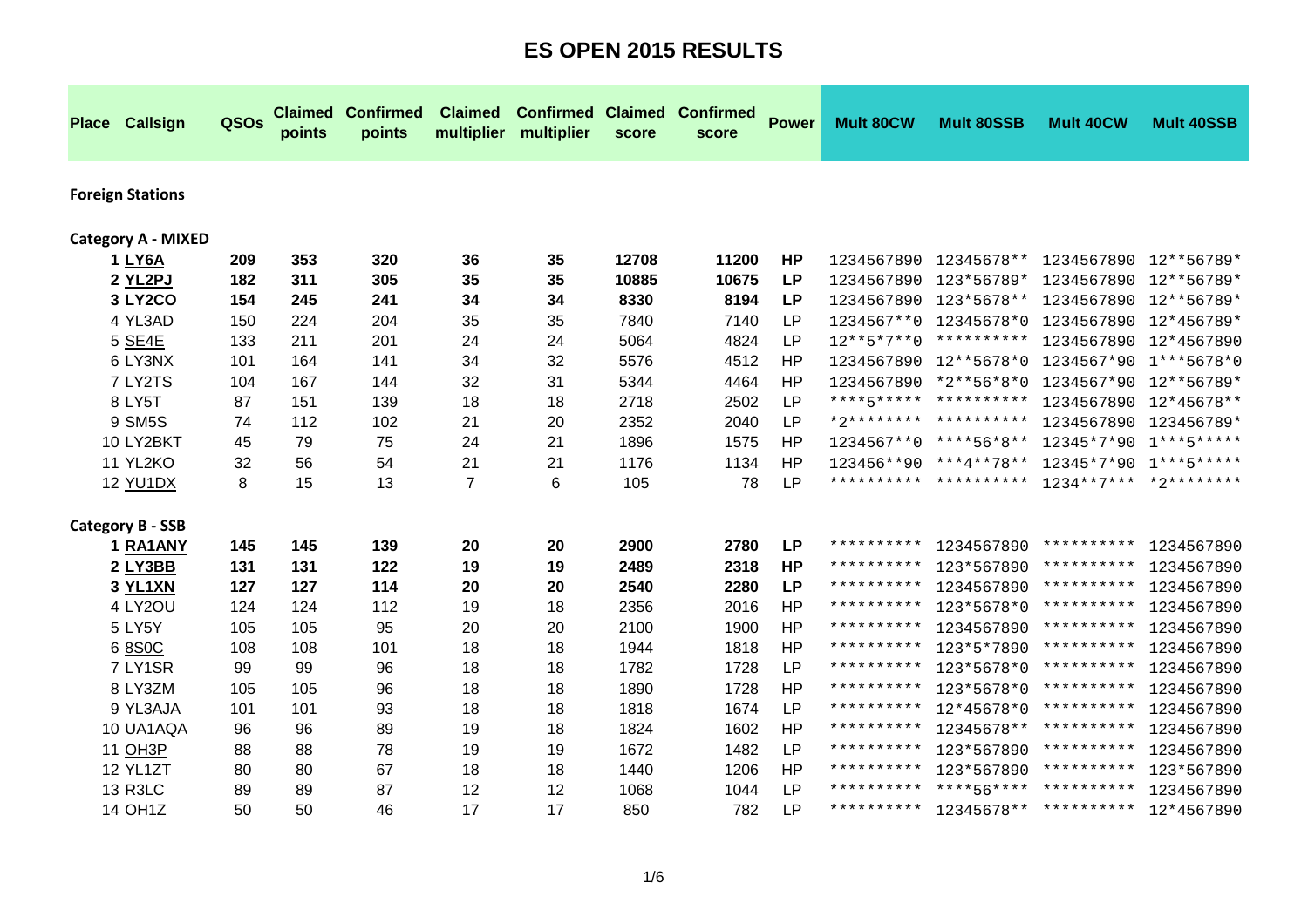| <b>Place Callsign</b> | QSOs | points | <b>Claimed Confirmed</b><br>points | <b>Claimed</b><br>multiplier | <b>Confirmed Claimed Confirmed</b><br>multiplier | score | score | <b>Power</b> | <b>Mult 80CW</b> | <b>Mult 80SSB</b>                            | <b>Mult 40CW</b> | <b>Mult 40SSB</b> |
|-----------------------|------|--------|------------------------------------|------------------------------|--------------------------------------------------|-------|-------|--------------|------------------|----------------------------------------------|------------------|-------------------|
| 15 OZ1ADL             | 56   | 56     | 51                                 | 9                            | 9                                                | 504   | 459   | <b>HP</b>    |                  | ********** ********** **********             |                  | 123*567890        |
| 16 LY3UV              | 59   | 59     | 56                                 | 8                            | 8                                                | 472   | 448   | <b>LP</b>    |                  | ********** ********** **********             |                  | $12*456789*$      |
| <b>17 U1BD</b>        | 45   | 45     | 39                                 | 10                           | 10                                               | 450   | 390   | <b>HP</b>    |                  | ********** ********** **********             |                  | 1234567890        |
| 18 UA3YHG             | 25   | 25     | 21                                 | 8                            | 8                                                | 200   | 168   | <b>LP</b>    |                  | ********** ********** **********             |                  | 12**567890        |
| 19 OH5ZZ              | 21   | 21     | 18                                 | 9                            | 9                                                | 189   | 162   | <b>HP</b>    |                  | ********** ********** **********             |                  | 12*4567890        |
| 20 YL2PP              | 15   | 15     | 14                                 | 8                            | 8                                                | 120   | 112   | <b>HP</b>    |                  | ********** 12**567890 ********** **********  |                  |                   |
| 21 SM3MTR             | 15   | 15     | 13                                 | $\,6$                        | 5                                                | 90    | 65    | <b>LP</b>    |                  | ********** ********** ********** 12**5*7**() |                  |                   |
| Category C - CW       |      |        |                                    |                              |                                                  |       |       |              |                  |                                              |                  |                   |
| 1 OH <sub>0</sub> X   | 199  | 398    | 382                                | 20                           | 20                                               | 7960  | 7640  | HP           |                  | 1234567890 ********** 1234567890 **********  |                  |                   |
| 2 LY3B                | 185  | 370    | 350                                | 20                           | 20                                               | 7400  | 7000  | <b>HP</b>    |                  | 1234567890 **********                        | 1234567890       | **********        |
| 3 LY5R                | 179  | 358    | 334                                | 20                           | 20                                               | 7160  | 6680  | <b>HP</b>    |                  | 1234567890 **********                        | 1234567890       | **********        |
| 4 UA1AFT              | 150  | 300    | 278                                | 20                           | 20                                               | 6000  | 5560  | HP           |                  | 1234567890 **********                        | 1234567890       | **********        |
| 5 LY2NK               | 139  | 278    | 268                                | 20                           | 20                                               | 5560  | 5360  | <b>HP</b>    | 1234567890       | **********                                   | 1234567890       | **********        |
| 6 SMOIMJ              | 121  | 242    | 224                                | 19                           | 19                                               | 4598  | 4256  | <b>HP</b>    | 1234567890       | **********                                   | 12345678*0       | **********        |
| 7 LY2J                | 61   | 122    | 110                                | 19                           | 19                                               | 2318  | 2090  | <b>HP</b>    |                  | $1234567*90$ **********                      | 1234567890       | **********        |
| 8 UA2FL               | 64   | 128    | 114                                | 15                           | 14                                               | 1920  | 1596  | <b>HP</b>    |                  | $12***5***90*************$                   | 12345678*0       | **********        |
| 9 RA3NC               | 84   | 168    | 132                                | 12                           | 12                                               | 2016  | 1584  | <b>LP</b>    |                  | ****5*7*** **********                        | 1234567890       | **********        |
| 10 LY1FK              | 57   | 114    | 112                                | 14                           | 14                                               | 1596  | 1568  | <b>HP</b>    |                  | $*23***7**0$ **********                      | 1234567890       | **********        |
| <b>11 EW8OF</b>       | 71   | 142    | 130                                | 11                           | 11                                               | 1562  | 1430  | <b>HP</b>    |                  | *2******** **********                        | 1234567890       | **********        |
| <b>12 LY2RJ</b>       | 43   | 86     | 84                                 | 17                           | 17                                               | 1462  | 1428  | <b>LP</b>    |                  | 1234567*90 ********** 12345*7*90             |                  | **********        |
| 13 YL2GD              | 43   | 86     | 80                                 | 17                           | 17                                               | 1462  | 1360  | <b>LP</b>    |                  | 123*56789* ********** 1234567*90             |                  | **********        |
| 14 OH3HS              | 36   | 72     | 70                                 | 19                           | 19                                               | 1368  | 1330  | <b>LP</b>    |                  | 1234567*90 **********                        | 1234567890       | **********        |
| 15 SM5IMO             | 40   | 80     | 80                                 | 15                           | 15                                               | 1200  | 1200  | <b>LP</b>    |                  | $12***5*7**0$ **********                     | 1234567890       | **********        |
| <b>16 SF5X</b>        | 47   | 94     | 92                                 | 12                           | 12                                               | 1128  | 1104  | <b>LP</b>    |                  | $*23*5***********************$               | 12345*7890       | **********        |
| 17 RA3XCZ             | 47   | 94     | 90                                 | 10                           | 10                                               | 940   | 900   | <b>LP</b>    |                  | ********** **********                        | 1234567890       | **********        |
| 18 G0DVJ              | 52   | 104    | 86                                 | 10                           | 10                                               | 1040  | 860   | <b>HP</b>    |                  | ********** **********                        | 1234567890       | **********        |
| 19 SM7CIL             | 40   | 80     | 72                                 | 10                           | 10                                               | 800   | 720   | <b>LP</b>    |                  | ********** **********                        | 1234567890       | **********        |
| 20 HB9CAT             | 39   | 78     | 64                                 | 10                           | 10                                               | 780   | 640   | <b>HP</b>    |                  | ********** **********                        | 1234567890       | **********        |
| 21 PA3AAV             | 27   | 54     | 46                                 | 11                           | 11                                               | 594   | 506   | <b>HP</b>    |                  | $*2***5***0$ **********                      | 1234567**0       | **********        |
| 22 OH5LP              | 19   | 38     | 36                                 | 14                           | 14                                               | 532   | 504   | <b>HP</b>    |                  | $1234567****************$                    | 12345*7**0       | **********        |
| 23 S50XX              | 28   | 56     | 54                                 | 9                            | 9                                                | 504   | 486   | <b>HP</b>    |                  | ********** **********                        | 1234567*90       | **********        |
| 24 UA4FCO             | 28   | 56     | 54                                 | 9                            | 9                                                | 504   | 486   | <b>LP</b>    |                  | ********** ********** 12345678*0 **********  |                  |                   |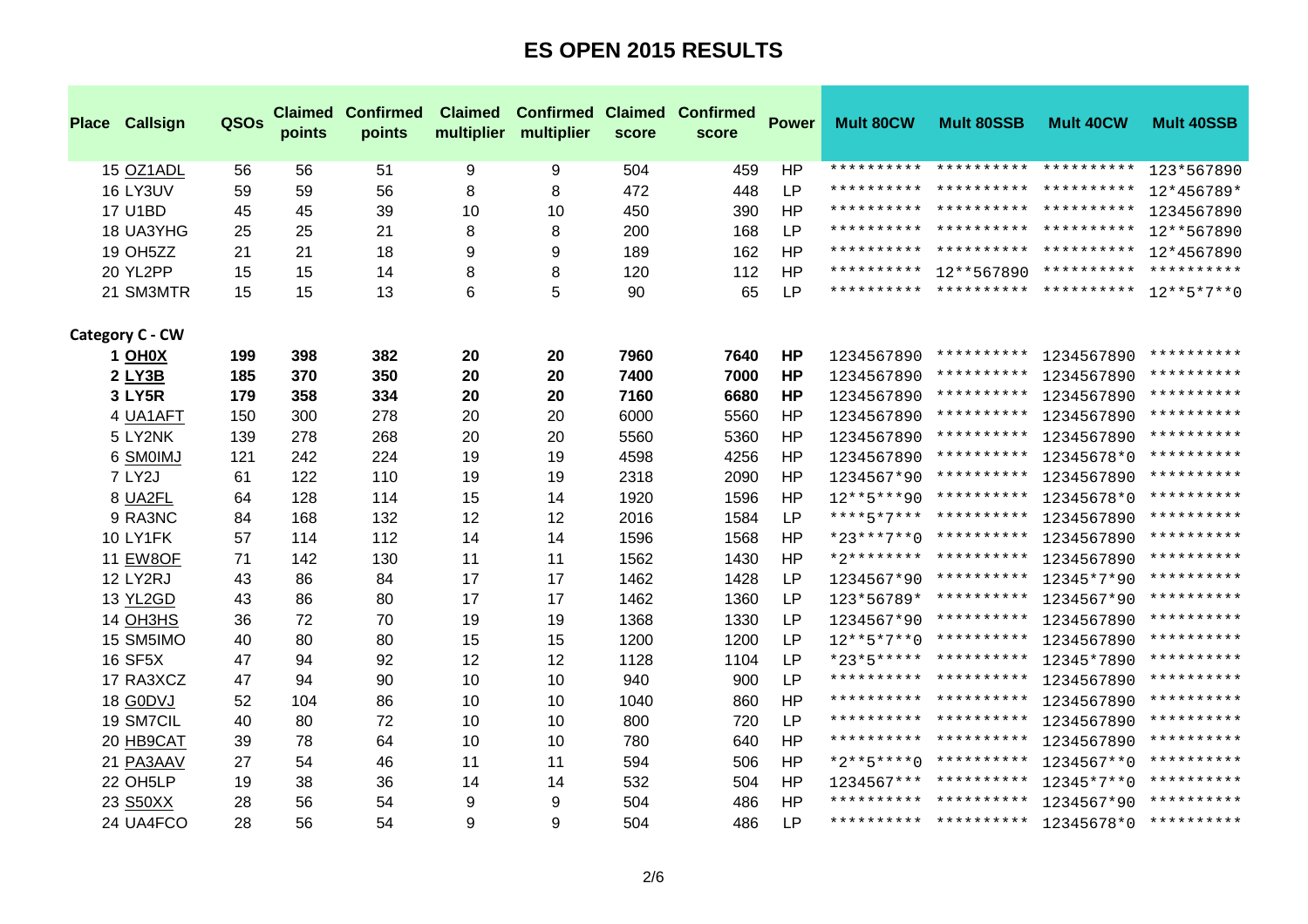| <b>Place Callsign</b>   | QSOs           | <b>Claimed</b><br>points | <b>Confirmed</b><br>points | <b>Claimed</b><br>multiplier | <b>Confirmed</b><br>multiplier | <b>Claimed</b><br>score | <b>Confirmed</b><br>score | <b>Power</b> | <b>Mult 80CW</b> | <b>Mult 80SSB</b>          | <b>Mult 40CW</b>                            | <b>Mult 40SSB</b> |
|-------------------------|----------------|--------------------------|----------------------------|------------------------------|--------------------------------|-------------------------|---------------------------|--------------|------------------|----------------------------|---------------------------------------------|-------------------|
| 25 LZ3FM                | 25             | 50                       | 44                         | 9                            | 9                              | 450                     | 396                       | HP           |                  | ********** **********      | 1234567*90                                  | **********        |
| 26 E79D                 | 24             | 48                       | 40                         | 9                            | 8                              | 432                     | 320                       | LP           |                  |                            | ********** ********** 12345*7*90            | **********        |
| <b>27 LY2K</b>          | 17             | 34                       | 32                         | 10                           | 10                             | 340                     | 320                       | <b>HP</b>    |                  |                            | 1234567890 ********** ********** ********** |                   |
| 28 HA3FMR               | 16             | 32                       | 30                         | 9                            | 9                              | 288                     | 270                       | <b>HP</b>    |                  | ********** **********      | 1234567*90                                  | **********        |
| 29 RA3DJA               | 17             | 34                       | 30                         | 9                            | 8                              | 306                     | 240                       | <b>LP</b>    |                  |                            | ********** ********** 12*4567*90            | **********        |
| 30 RW3AI                | 13             | 26                       | 26                         | 8                            | 8                              | 208                     | 208                       | <b>HP</b>    |                  |                            | ********** ********** *234567*90 ********** |                   |
| 31 SMOY                 | 15             | 30                       | 26                         | 8                            | $\overline{7}$                 | 240                     | 182                       | <b>LP</b>    |                  |                            | ********** ********** 123456**9* ********** |                   |
| 32 DK7ZT                | 11             | 22                       | 18                         | 8                            | 8                              | 176                     | 144                       | <b>HP</b>    |                  |                            | ********** ********** 123*567*90 ********** |                   |
| 33 S58MU                | 10             | 20                       | 20                         | $\overline{7}$               | $\overline{7}$                 | 140                     | 140                       | HP           |                  |                            | ********** ********** *2345*7*90 ********** |                   |
| 34 SM5BJT               | 12             | 24                       | 16                         | 10                           | 8                              | 240                     | 128                       | <b>LP</b>    |                  |                            | *23**6***0 ********** 12*4*****0 ********** |                   |
| 35 YO3GNF               | 10             | 20                       | 20                         | 5                            | 5                              | 100                     | 100                       | HP           |                  |                            | ********** ********** *2*45*7**0 ********** |                   |
| 36 SP1RKH               | 8              | 16                       | 16                         | 5                            | 5                              | 80                      | 80                        | <b>LP</b>    |                  |                            | ********** ********** 1234***8** ********** |                   |
| 37 DJ6TK                | 10             | 20                       | 14                         | 8                            | 5                              | 160                     | 70                        | <b>LP</b>    |                  |                            | ********** ********** 12*4****90 ********** |                   |
| 38 9A4W                 | 3              | 6                        | 6                          | 3                            | 3                              | 18                      | 18                        | <b>LP</b>    |                  |                            |                                             |                   |
| 39 R2DCG                | 5              | 10                       | 6                          | 5                            | 3                              | 50                      | 18                        | LP           |                  |                            |                                             |                   |
| 40 UA6HFI               | $\overline{2}$ | 4                        | 4                          | 2                            | $\overline{2}$                 | 8                       | 8                         | LP           |                  |                            |                                             |                   |
| <b>Category D - QRP</b> |                |                          |                            |                              |                                |                         |                           |              |                  |                            |                                             |                   |
| 1 EU6DX                 | 24             | 48                       | 48                         | 11                           | 11                             | 528                     | 528                       | QRP          |                  | ****5***** **********      | 1234567890                                  | **********        |
| 2 EU6AA                 | 20             | 30                       | 28                         | 11                           | 11                             | 330                     | 308                       | QRP          |                  |                            | ********** ********** 1234**7*** 12**5678** |                   |
| Category E - Multi Op   |                |                          |                            |                              |                                |                         |                           |              |                  |                            |                                             |                   |
| 1 YU0A                  | 26             | 51                       | 44                         | 10                           | 9                              | 510                     | 396                       | MО           |                  |                            | ****5***** ********** 12*4567*90 ********** |                   |
| <b>Category F - SWL</b> |                |                          |                            |                              |                                |                         |                           |              |                  |                            |                                             |                   |
| 1 SP4-208               | 42             | 70                       | 53                         | 23                           | 20                             | 1610                    | 1060                      | <b>SWL</b>   |                  | $*2345*7***$ $*2*******$   | 12345*7*90                                  | *2**5678*0        |
| 2 FE9780-56             | 32             | 59                       | 44                         | 18                           | 15                             | 1062                    | 660                       | <b>SWL</b>   |                  | $*23*5*******************$ | $12345*7**0$ $12**56*8**$                   |                   |
| 3 DL-P01-1729           | 15             | 30                       | 22                         | $\overline{7}$               | 4                              | 210                     | 88                        | <b>SWL</b>   |                  |                            | ********** ********** *2*45****0 ********** |                   |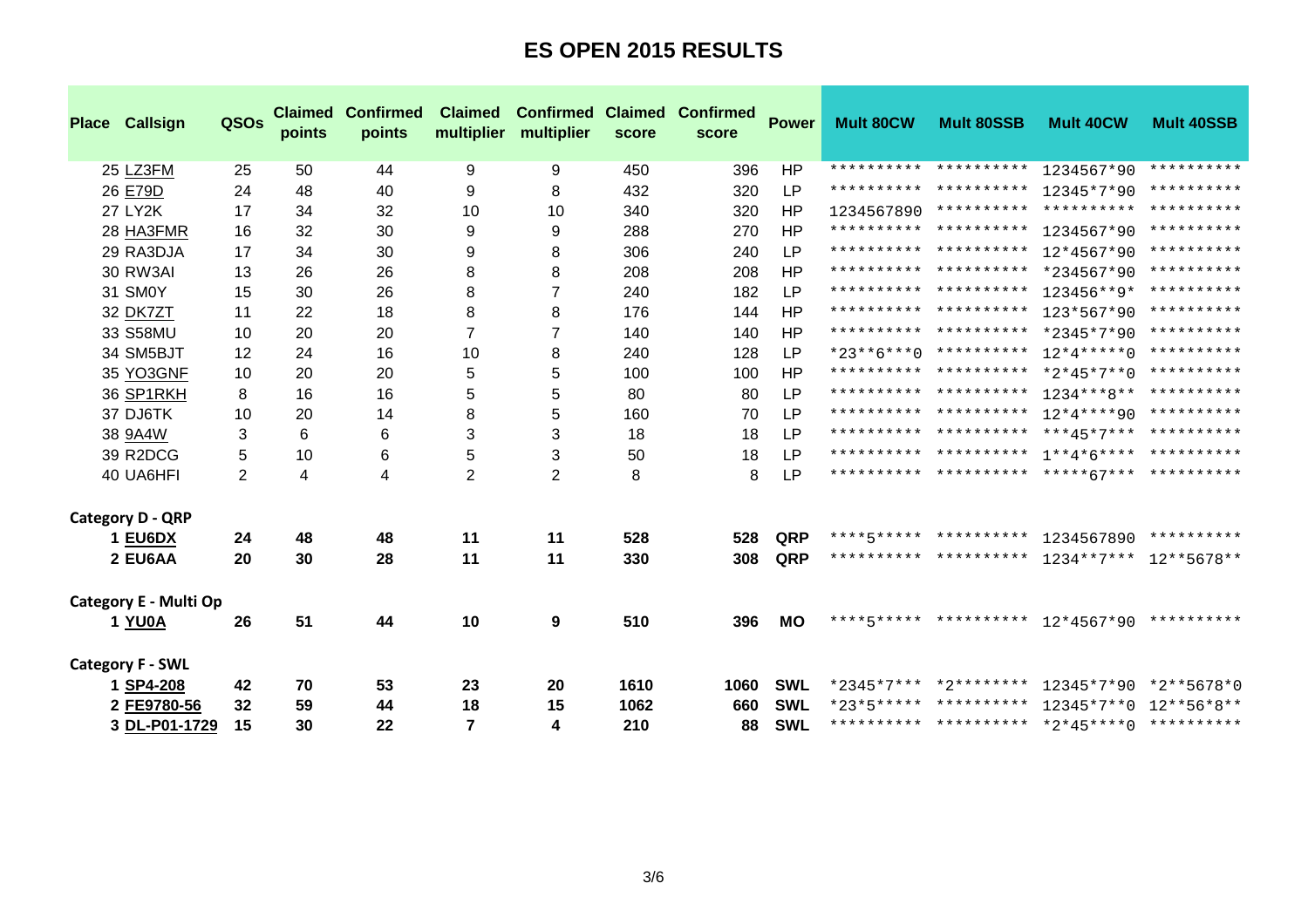| <b>Place</b>       | <b>Callsign</b>           | QSOs | <b>Claimed</b><br>points | <b>Confirmed</b><br>points | <b>Claimed</b><br>multiplier | <b>Confirmed Claimed</b><br>multiplier | score | <b>Confirmed</b><br>score | <b>Power</b> | <b>Mult 80CW</b>    | <b>Mult 80SSB</b>                  | <b>Mult 40CW</b>      | <b>Mult 40SSB</b> |
|--------------------|---------------------------|------|--------------------------|----------------------------|------------------------------|----------------------------------------|-------|---------------------------|--------------|---------------------|------------------------------------|-----------------------|-------------------|
| <b>ES Stations</b> |                           |      |                          |                            |                              |                                        |       |                           |              |                     |                                    |                       |                   |
|                    | <b>Category A - MIXED</b> |      |                          |                            |                              |                                        |       |                           |              |                     |                                    |                       |                   |
|                    | 1 ES7GM                   | 513  | 815                      | 756                        | 36                           | 36                                     | 29340 | 27216                     | <b>HP</b>    |                     | 123456*890 123456*890              | 123456*890            | 123456*890        |
|                    | 2 ES5RR                   | 460  | 757                      | 683                        | 36                           | 36                                     | 27252 | 24588                     | <b>HP</b>    |                     | 1234*67890 123**67890              | 1234*67890            | 1234*67890        |
|                    | 3 ES2MC                   | 405  | 652                      | 636                        | 36                           | 36                                     | 23472 | 22896                     | <b>HP</b>    |                     | 1*34567890 1*34567890              | 1*34567890 1*34567890 |                   |
|                    | 4 ES1TU                   | 360  | 595                      | 576                        | 35                           | 35                                     | 20825 | 20160                     | <b>HP</b>    | *234567890          | *2*4567890                         | *234567890            | *234567890        |
|                    | 5 ES2EZ                   | 372  | 601                      | 576                        | 35                           | 35                                     | 21035 | 20160                     | <b>HP</b>    |                     | 1*34567890 1*34567890              | 1*34567890            | 1**4567890        |
|                    | 6 ESODJ                   | 340  | 527                      | 490                        | 32                           | 32                                     | 16864 | 15680                     | <b>HP</b>    | 123456789*          | 123*56789*                         | 12345*78**            | 123*56789*        |
|                    | 7 ES4NY                   | 278  | 419                      | 403                        | 35                           | 34                                     | 14665 | 13702                     | LP           |                     | 123*567890 123*56789*              | 123*5*7890            | 123*567890        |
|                    | 8 ES1WST/0                | 232  | 425                      | 399                        | 34                           | 33                                     | 14450 | 13167                     | <b>LP</b>    | 123456789*          | 12**56789*                         | 123456789*            | 12*456789*        |
|                    | 9 ES2BH                   | 337  | 496                      | 445                        | 29                           | 28                                     | 14384 | 12460                     | <b>HP</b>    | $1*3456*890$        | 1*3*567890                         | $1***45*7***$         | 1*345678*0        |
|                    | <b>10 ES2NF</b>           | 216  | 343                      | 300                        | 33                           | 33                                     | 11319 | 9900                      | LP           |                     | 1*3456*890 1*34567890              | 1*34567890            | $1*3*56789*$      |
|                    | 11 ES2DW                  | 167  | 299                      | 275                        | 29                           | 28                                     | 8671  | 7700                      | <b>HP</b>    |                     | $1*3456789* 1**45678** 1*345*7*90$ |                       | $1*34567**0$      |
|                    | 12 ES8EF                  | 35   | 54                       | 49                         | 19                           | 19                                     | 1026  | 931                       | <b>HP</b>    |                     | 12345*7*90  12*4567***  1**4****9* |                       | *****6**9*        |
|                    | <b>Category B - SSB</b>   |      |                          |                            |                              |                                        |       |                           |              |                     |                                    |                       |                   |
|                    | 1 ES5RW                   | 317  | 317                      | 305                        | 18                           | 18                                     | 5706  | 5490                      | <b>HP</b>    | **********          | 1234*67890                         | **********            | 1234*67890        |
|                    | 2 ES8TJM                  | 284  | 284                      | 268                        | 18                           | 18                                     | 5112  | 4824                      | <b>LP</b>    | **********          | 1234567*90                         | * * * * * * * * * *   | 1234567*90        |
|                    | 3 ES7AM                   | 277  | 277                      | 263                        | 18                           | 18                                     | 4986  | 4734                      | <b>LP</b>    | **********          | 123456*890                         | **********            | 123456*890        |
|                    | 4 ES6RMR                  | 271  | 271                      | 256                        | 18                           | 18                                     | 4878  | 4608                      | <b>LP</b>    | **********          | 12345*7890                         | **********            | 12345*7890        |
|                    | 5 ES6PA                   | 228  | 228                      | 219                        | 18                           | 17                                     | 4104  | 3723                      | <b>LP</b>    | **********          | 12345*7890                         | **********            | 123*5*7890        |
|                    | 6 ES1LS                   | 211  | 211                      | 206                        | 18                           | 18                                     | 3798  | 3708                      | <b>LP</b>    | **********          | *234567890                         | **********            | *234567890        |
|                    | 7 ES5GP                   | 199  | 199                      | 189                        | 18                           | 18                                     | 3582  | 3402                      | <b>LP</b>    | **********          | 1234*67890                         | **********            | 1234*67890        |
|                    | 8 ES1TP/2                 | 179  | 179                      | 175                        | 18                           | 18                                     | 3222  | 3150                      | HP           | **********          | 1*34567890                         | **********            | 1*34567890        |
|                    | 9 ES3GX                   | 174  | 174                      | 162                        | 18                           | 18                                     | 3132  | 2916                      | <b>LP</b>    | **********          | 12*4567890                         | **********            | 12*4567890        |
|                    | 10 ES1ACS                 | 203  | 203                      | 179                        | 15                           | 15                                     | 3045  | 2685                      | <b>LP</b>    | * * * * * * * * * * | *23*5678**                         | **********            | *234567890        |
|                    | 11 ES5RIM                 | 139  | 139                      | 131                        | 18                           | 18                                     | 2502  | 2358                      | <b>LP</b>    | **********          | 1234*67890                         | * * * * * * * * * *   | 1234*67890        |
|                    | 12 ES6QZ                  | 124  | 124                      | 108                        | 16                           | 16                                     | 1984  | 1728                      | HP           | **********          | 12345*789*                         | **********            | 123*5*7890        |
|                    | 13 ES2AJK                 | 136  | 136                      | 113                        | 15                           | 14                                     | 2040  | 1582                      | HP           | **********          | $1***5678*0$                       | **********            | $1*3456789*$      |
|                    | 14 ES5TF                  | 95   | 95                       | 90                         | 13                           | 13                                     | 1235  | 1170                      | <b>LP</b>    |                     | ********** *2***678** **********   |                       | 1234*67890        |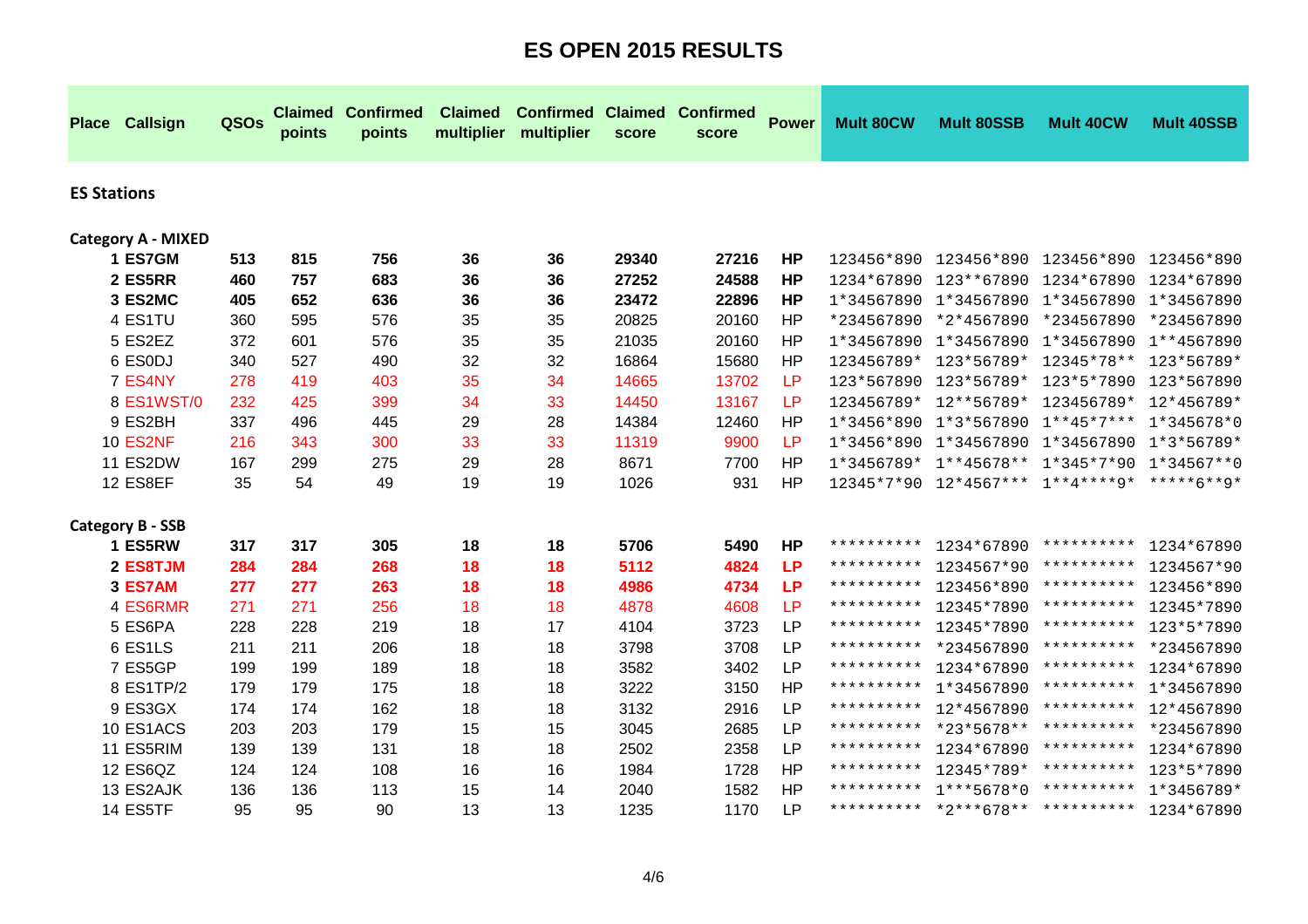| Place Callsign                     | <b>QSOs</b> | <b>Claimed</b><br>points | <b>Confirmed</b><br>points | <b>Claimed</b><br>multiplier | <b>Confirmed</b><br>multiplier | <b>Claimed</b><br>score | <b>Confirmed</b><br>score | <b>Power</b> | <b>Mult 80CW</b>    | <b>Mult 80SSB</b>                              | <b>Mult 40CW</b>                 | <b>Mult 40SSB</b> |
|------------------------------------|-------------|--------------------------|----------------------------|------------------------------|--------------------------------|-------------------------|---------------------------|--------------|---------------------|------------------------------------------------|----------------------------------|-------------------|
| 15 ES8AY                           | 72          | 72                       | 63                         | 18                           | 17                             | 1296                    | 1071                      | <b>LP</b>    | **********          | 1234567*90                                     | **********                       | $1234567**0$      |
| <b>16 ES1OV</b>                    | 93          | 93                       | 90                         | 9                            | 9                              | 837                     | 810                       | <b>LP</b>    | **********          | *234567890                                     | * * * * * * * * * *              | **********        |
| <b>17 ES8SX</b>                    | 77          | 77                       | 75                         | 8                            | 8                              | 616                     | 600                       | <b>LP</b>    |                     | ********** ********** ********** 1234567*9*    |                                  |                   |
| Category C - CW                    |             |                          |                            |                              |                                |                         |                           |              |                     |                                                |                                  |                   |
| 1 ES5EP                            | 272         | 544                      | 524                        | 18                           | 18                             | 9792                    | 9432                      | <b>LP</b>    | 1234*67890          | **********                                     | 1234*67890                       | **********        |
| <b>2 ES1OX</b>                     | 264         | 528                      | 506                        | 18                           | 18                             | 9504                    | 9108                      | <b>LP</b>    | *234567890          |                                                | ********** *234567890            | **********        |
| 3 ES1CN                            | 259         | 518                      | 488                        | 18                           | 18                             | 9324                    | 8784                      | <b>LP</b>    | *234567890          |                                                | ********** *234567890            | **********        |
| 4 ES4RD                            | 260         | 520                      | 482                        | 18                           | 17                             | 9360                    | 8194                      | <b>HP</b>    | $123*567*90$        | **********                                     | 123*567890                       | **********        |
| 5 ES4RX                            | 240         | 480                      | 442                        | 16                           | 16                             | 7680                    | 7072                      | HP           | 123*567890          | **********                                     | 123*5*78*0                       | **********        |
| 6 ES3CC                            | 218         | 436                      | 388                        | 18                           | 18                             | 7848                    | 6984                      | <b>LP</b>    | 12*4567890          | **********                                     | 12*4567890                       | **********        |
| 7 ES3BM                            | 207         | 414                      | 378                        | 18                           | 17                             | 7452                    | 6426                      | <b>LP</b>    | 12*4567890          | **********                                     | 12*45*7890                       | **********        |
| 8 ES8DH                            | 185         | 370                      | 346                        | 18                           | 18                             | 6660                    | 6228                      | QRP          | 1234567*90          | **********                                     | 1234567*90                       | **********        |
| 9 ES4OJ                            | 171         | 342                      | 254                        | 17                           | 17                             | 5814                    | 4318                      | HP           | 123*567890          | **********                                     | 123*5*7890                       | **********        |
| <b>10 ES3RY</b>                    | 122         | 244                      | 236                        | 17                           | 17                             | 4148                    | 4012                      | <b>LP</b>    | 12*45*7890          | **********                                     | 12*4567890                       | **********        |
| <b>11 ES1AO</b>                    | 120         | 240                      | 202                        | 18                           | 18                             | 4320                    | 3636                      | <b>LP</b>    | *234567890          |                                                | ********** *234567890            | **********        |
| 12 ES2JJ                           | 90          | 180                      | 146                        | 13                           | 12                             | 2340                    | 1752                      | <b>LP</b>    | $1***456***90$      | **********                                     | 1*345*7*9*                       | **********        |
| 13 ES2JL                           | 78          | 156                      | 116                        | 17                           | 15                             | 2652                    | 1740                      | <b>LP</b>    | $1*34*6*890$        |                                                | ********** 1*34567*90 ********** |                   |
| <b>14 ES8CO</b>                    | 57          | 114                      | 102                        | 9                            | 9                              | 1026                    | 918                       | <b>LP</b>    | 1234567*90          |                                                | ********** ********** ********** |                   |
| <b>15 ES3BQ</b>                    | 52          | 104                      | 84                         | 8                            | 8                              | 832                     | 672                       | <b>LP</b>    |                     | $12*45*7890$ ********** ********** *********** |                                  |                   |
| 16 ES3AX                           | 64          | 128                      | 94                         | 8                            | $\overline{7}$                 | 1024                    | 658                       | <b>LP</b>    |                     | ********** ********** 12*45*78*0 **********    |                                  |                   |
| <b>Category D - Multi Operator</b> |             |                          |                            |                              |                                |                         |                           |              |                     |                                                |                                  |                   |
| <b>1 ES6Q</b>                      | 380         | 599                      | 545                        | 35                           | 35                             | 20965                   | 19075                     | <b>HP</b>    | 12345*7890          |                                                | 12345*7890 12345*7890 12345*789* |                   |
| <b>2 ES7A</b>                      | 121         | 167                      | 148                        | 27                           | 25                             | 4509                    | 3700                      | <b>LP</b>    | **34***890          | 12*456*8*0                                     | 123*5***9*                       | 12*456*890        |
| 3 ES9B                             | 215         | 215                      | 204                        | 18                           | 18                             | 3870                    | 3672                      | <b>LP</b>    | * * * * * * * * * * | 12345678*0                                     | ********** 12345678*0            |                   |
| 4 ES9C                             | 136         | 272                      | 254                        | 9                            | 9                              | 2448                    | 2286                      | <b>LP</b>    | 12345678*0          |                                                | ********** ********** ********** |                   |
| 5 ES10                             | 156         | 156                      | 145                        | 16                           | 15                             | 2496                    | 2175                      | <b>LP</b>    |                     | ********** *23*56789* ********** *23456789*    |                                  |                   |
| 6 ES5YG                            | 100         | 100                      | 77                         | 13                           | 13                             | 1300                    | 1001                      | <b>LP</b>    |                     | ********** *2*4*678** ********** 123**67890    |                                  |                   |